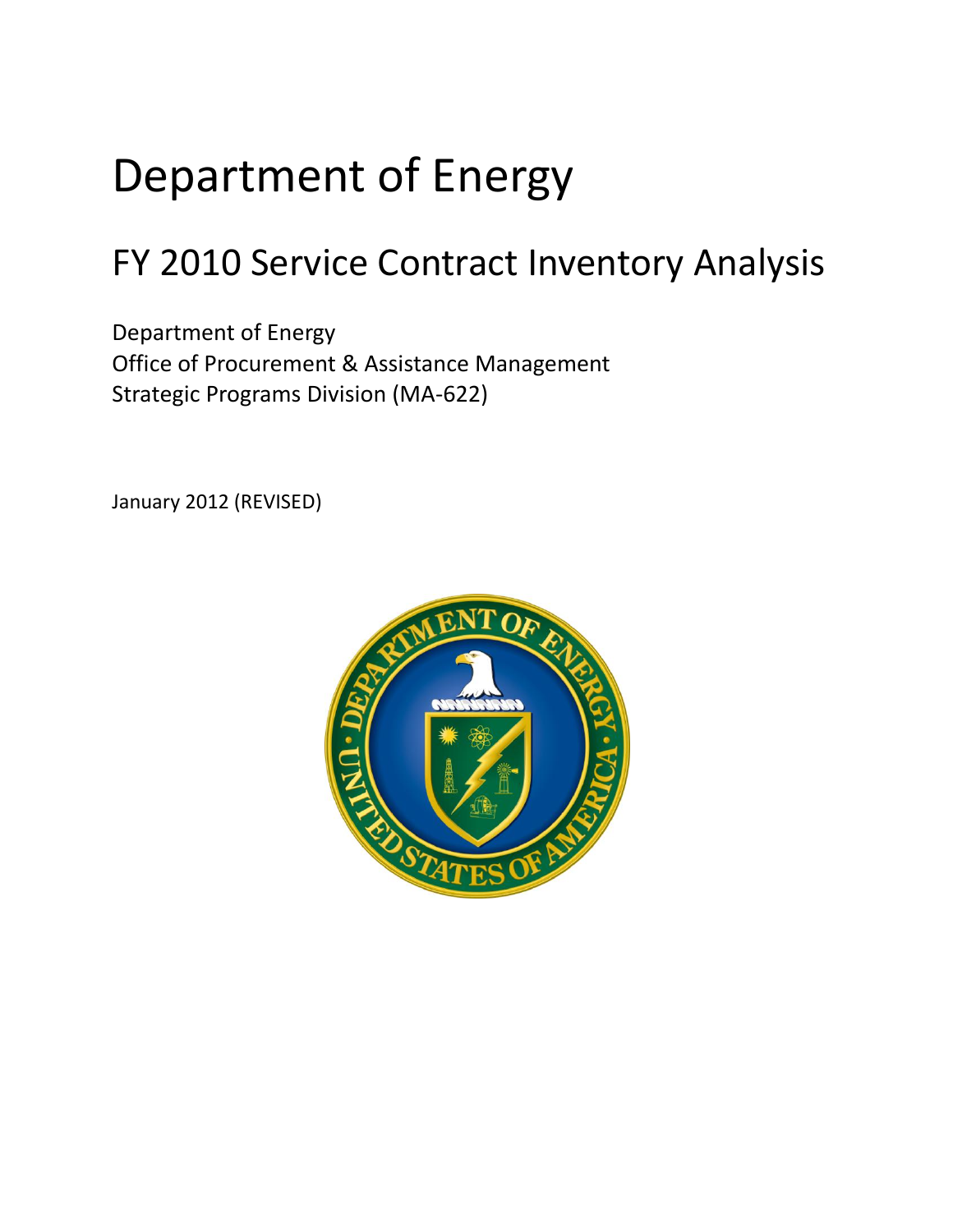### Contents

|                                  | Page |
|----------------------------------|------|
| Section 1: Background            |      |
| Section 2: Analysis and Findings | 3    |
| Section 3: Next Steps            | 5    |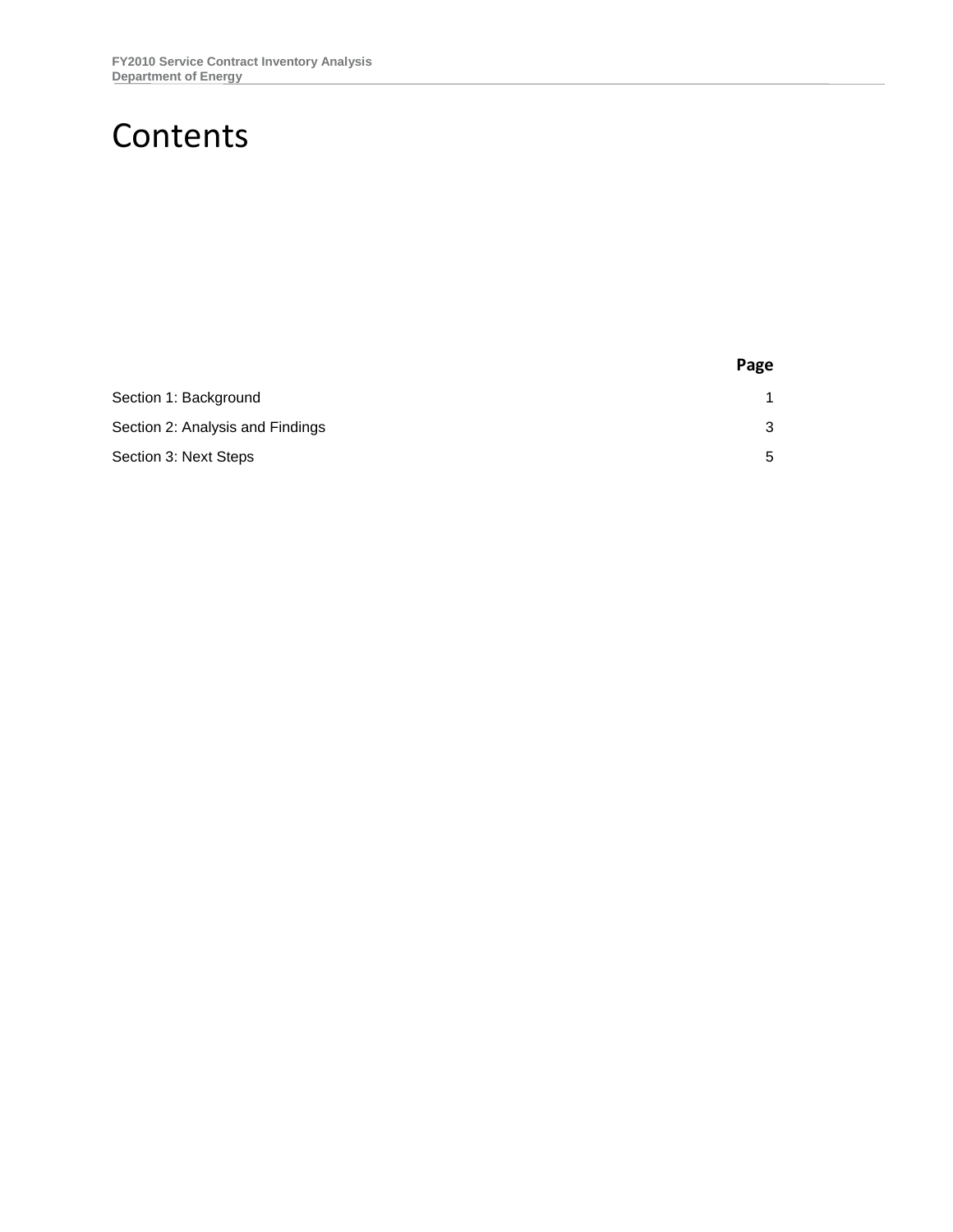-

### <span id="page-2-0"></span>Section 1: Background

Section 743 of Division C of the FY 2010 Consolidated Appropriations Act, P.L. 111-117, requires civilian agencies to prepare an annual inventory of their service contracts. The Office of Management and Budget's (OMB) November 5, 2010 and December 19, 2012 Memorandums entitled, "Service Contract Inventories," provided additional guidance to agencies on how to prepare and analyze a survey of service contracting actions awarded in FY 2010. The service contract inventory should be used as a tool for assisting an agency in better understanding how contracted services are being used to support mission and operations and whether the contractors' skills are being utilized in an appropriate manner. Each agency should conduct a meaningful analysis of the data in the inventory for the purpose of determining if contract labor is being used in an appropriate and effective manner and if the mix of federal employees and contractors in the agency is effectively balanced.

As directed by the OMB Memorandum, the Department used the data elements cited in section 743 of Division C of the FY 2010 Consolidated Appropriations Act, P.L. 111-117 and considered the guidance provided in OMB's Office of Federal Procurement Policy's Policy (OFPP) Letter 11-01 "Performance of Inherently Governmental and Critical Functions" (dated September 12, 2011).

OMB, in realizing the demands of performing meaningful reviews for every contract concurrently, provided a list of priority functions for review called Special Interest Functions (SIFs). OMB has identified the SIFs, most of which overlap with OFPP's management support services initiative, for increased management consideration for review based on concerns of increased risk of losing control of mission and operations as identified through a review of recent Government reports<sup>1</sup> and its own analysis. The SIFs for increased management attention are listed by their Product Service Codes (PSC) in *Figure 1: Special Interest Functions.*

<sup>1</sup> OMB November 5, 2010 Memorandum titled Service Contract Inventories states such reports were authored by the Government Accountability Office, the Commission on Wartime Contracting, agency Inspectors General, Congressional Committees, and the Acquisition Law Panel (also referred to as the "SARA Panel").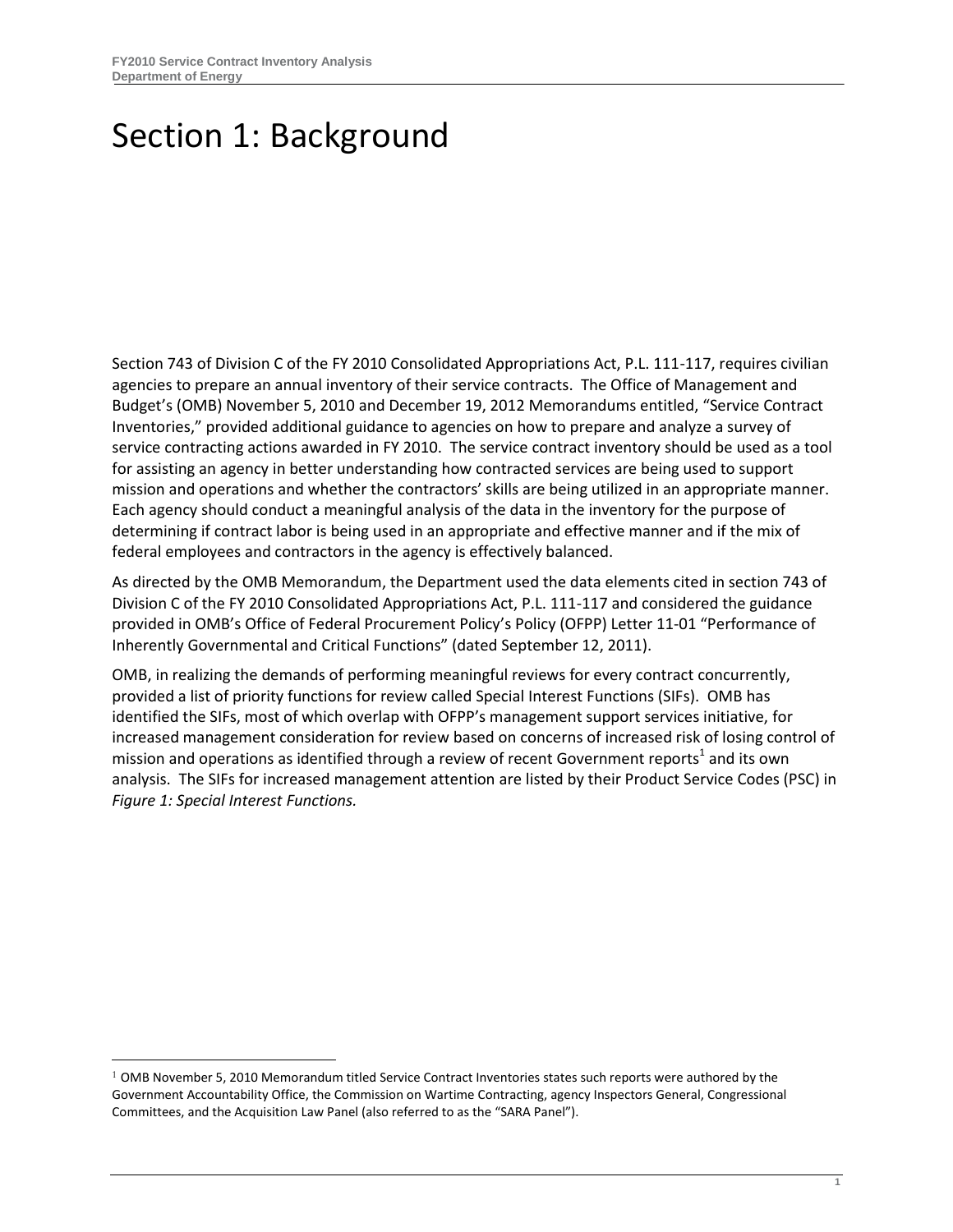| <b>Special Interest Functions</b> |                                                    |
|-----------------------------------|----------------------------------------------------|
| <b>PSC</b>                        | <b>Product or Service Description</b>              |
| D302                              | ADP Systems Development Services                   |
| D307                              | Automated Information Systems Services             |
| D310                              | ADP Backup and Security Services                   |
| D314                              | <b>ADP Acquisition Support Services</b>            |
| R408                              | Program Management/Support Services                |
| R413                              | Specifications Development Services                |
| R414                              | <b>Systems Engineering Services</b>                |
| R421                              | <b>Technical Assistance</b>                        |
| R423                              | Intelligence Services                              |
| R425                              | Engineering and Technical Services                 |
| R497                              | Personal Services Contracts                        |
| R707                              | Management Services/Contract & Procurement Support |

**Figure 1: Special Interest Functions**

The Department took a three-phased approach to conducting the inventory and its analysis:

Phase 1: Data Collection: Collect data required for the FY 2010 contractor inventory and for contract analysis as directed in OMB Memorandum.

Phase 2: Data Analysis and Prioritization: Review and analyze the data collected in Phase 1 in order to create a Contract Review Plan that prioritizes the contracts for further study according to the criteria in the OMB Memorandum, and section 743.

Phase 3: In-depth Contract Review: Provide in-depth analysis of the contracts according to the Contract Review Plan.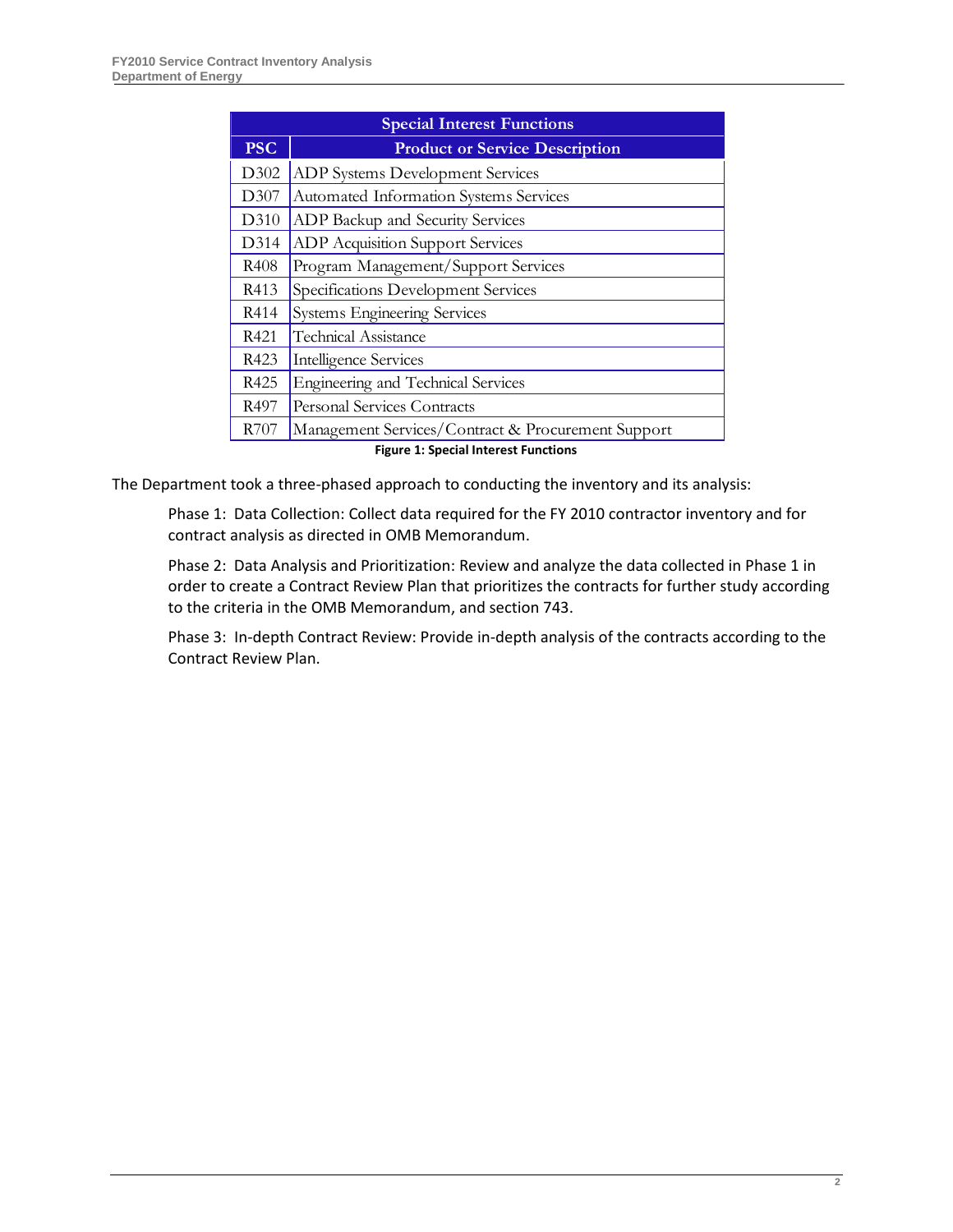### <span id="page-4-0"></span>Section 2: Analysis and Findings

To comply with the OMB Memorandum, the Department conducted a three-phase approach: Data Collection, Data Analysis and Prioritization, and In-depth Contract Review.

#### **Phase 1: Data Collection**

To create its FY 2010 Service Contract Inventory, the Department started with an extraction of contract data from the Federal Procurement Data System – Next Generation (FPDS-NG). The Department was able to extract the majority of required inventory data elements for FY 2010.

Because the remainder of the required information as specified in section 743 Consolidated Appropriations Act 2010 is not captured in FPDS-NG, the Department sent a survey to all Heads of Contracting Activities (HCA) to collect the additional contract information needed. The survey was conducted in April 2011 to collect data on contracts in effect during FY 2010. The following data was requested through the survey:

- 1. Is the contract a personal services contract that has been entered into, and is being performed, in accordance with applicable laws and regulations? If not, why?
- 2. Is special management attention being given, as set forth in FAR 37.114, to functions that are closely associated with inherently governmental functions? If not, why?
- 3. Are contractor employees performing inherently governmental functions? If so, what functions are they performing?
- 4. Are specific safeguards and monitoring systems in place to ensure that work being performed by contractors has not changed or expanded during performance to become an inherently governmental function? If so, what are the safeguards?
- 5. Are contractors being used to perform critical functions in such a way that could affect the ability of the agency to maintain control of its mission and operations? If so, what are those functions?
- 6. Are there sufficient internal agency resources to manage and oversee contracts effectively? If not, explain why.
- 7. Approximately how many contractors are working under this contract? How many Contracting Officer Representatives are providing oversight?

#### **Phase 2: Data Analysis and Prioritization**

In Phase 2, the Department analyzed the contract data from the FY 2010 Contractor Inventory and the survey data in order to prioritize each contract according to section 743 criteria. To meet time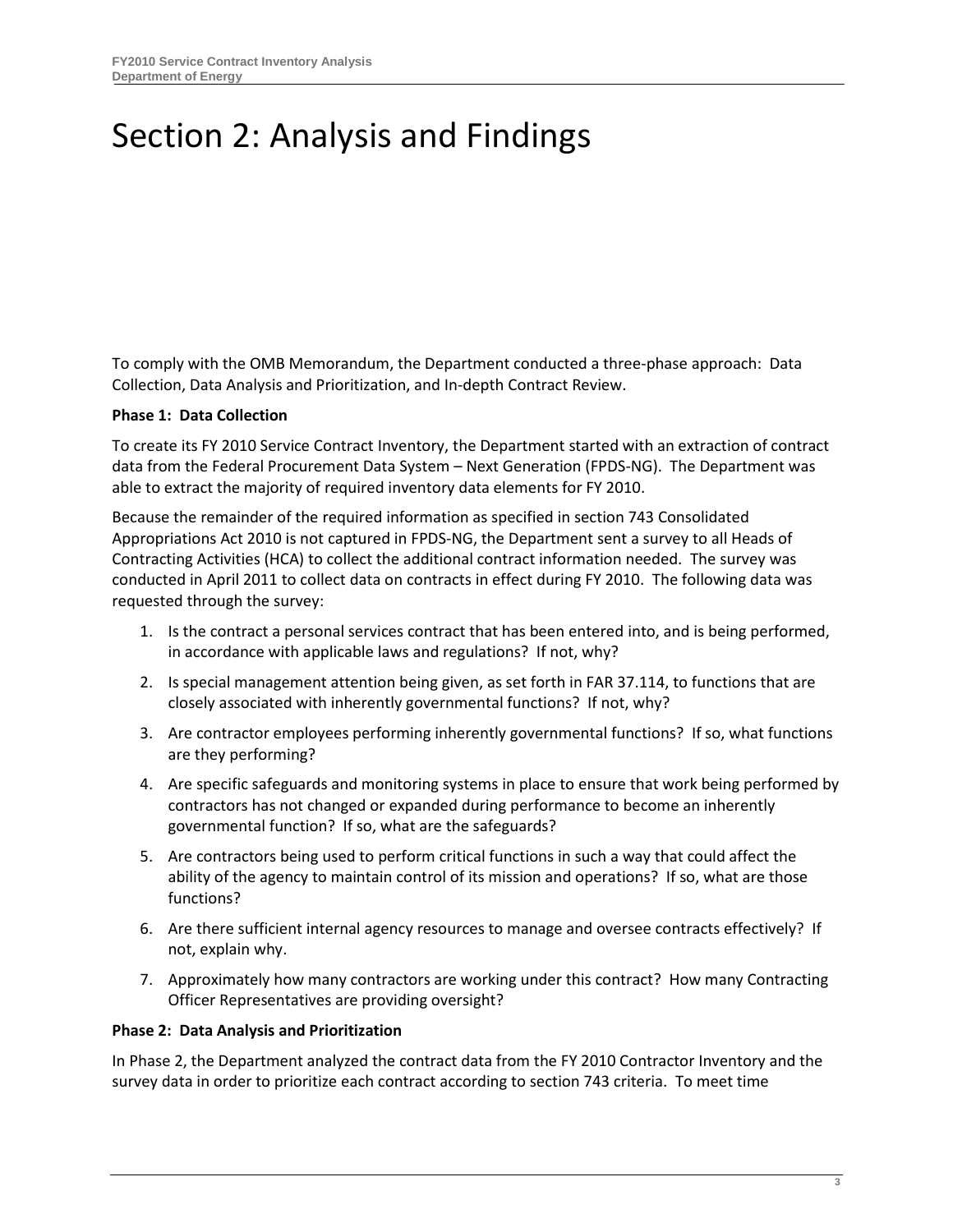constraints and appropriately utilize resources, a four-tier analysis structure was developed to analyze service contracts in accordance with policy and guidance.

The Department developed selection criteria to identify contracts for in-depth review. Based on the criteria identified within policy, the Department prioritized its selection of contracts in the following order:

- $\bullet$ Tier 1: Potential for inherently governmental performance by contractors based on survey response data,
- Tier 2: Contracts providing services classified as special interest functions based on Contractor Inventory data,
- Tier 3: Contracts that do *not* include special interest functions, but were awarded on a noncompetitive basis based on Contractor Inventory data; and
- Tier 4: Contracts that do *not* include special interest functions, but meet any one of the remaining designated criteria based on survey response data.

Although each Tier constitutes a review for a certain criteria, each Tier review includes an analysis to determine if any other required criteria applicable for further review. For example, special interest contract reviews performed in Tier 2 will also be reviewed to determine if any other criteria applies and requires further review. The data collected on the FY 2010 Contractor Inventory and the survey provided the following observations:

- The FY 2010 Contractor Inventory consisted of 1,677 contracts with a total of 4,305 action  $\bullet$ obligations
- The FY 2010 Contractor Inventory amounts to a total of \$25,899,758,101 in obligations  $\bullet$
- Special Interest Functions account for 3 percent or \$738,159,291 of the total

#### **Phase 3: In-Depth Contract Review**

Due to the limited resources, the Department chose to focus on only Tier 1- Potential for Inherently Governmental Performance by Contractors. During this phase, the Department pulled actual contract files to gather more data and to conduct in-depth analysis.

Six survey responses were received, identifying the potential performance of inherently governmental functions. Analysis of contract information and documents for these contracts determined that there are no inherently governmental functions being performed.